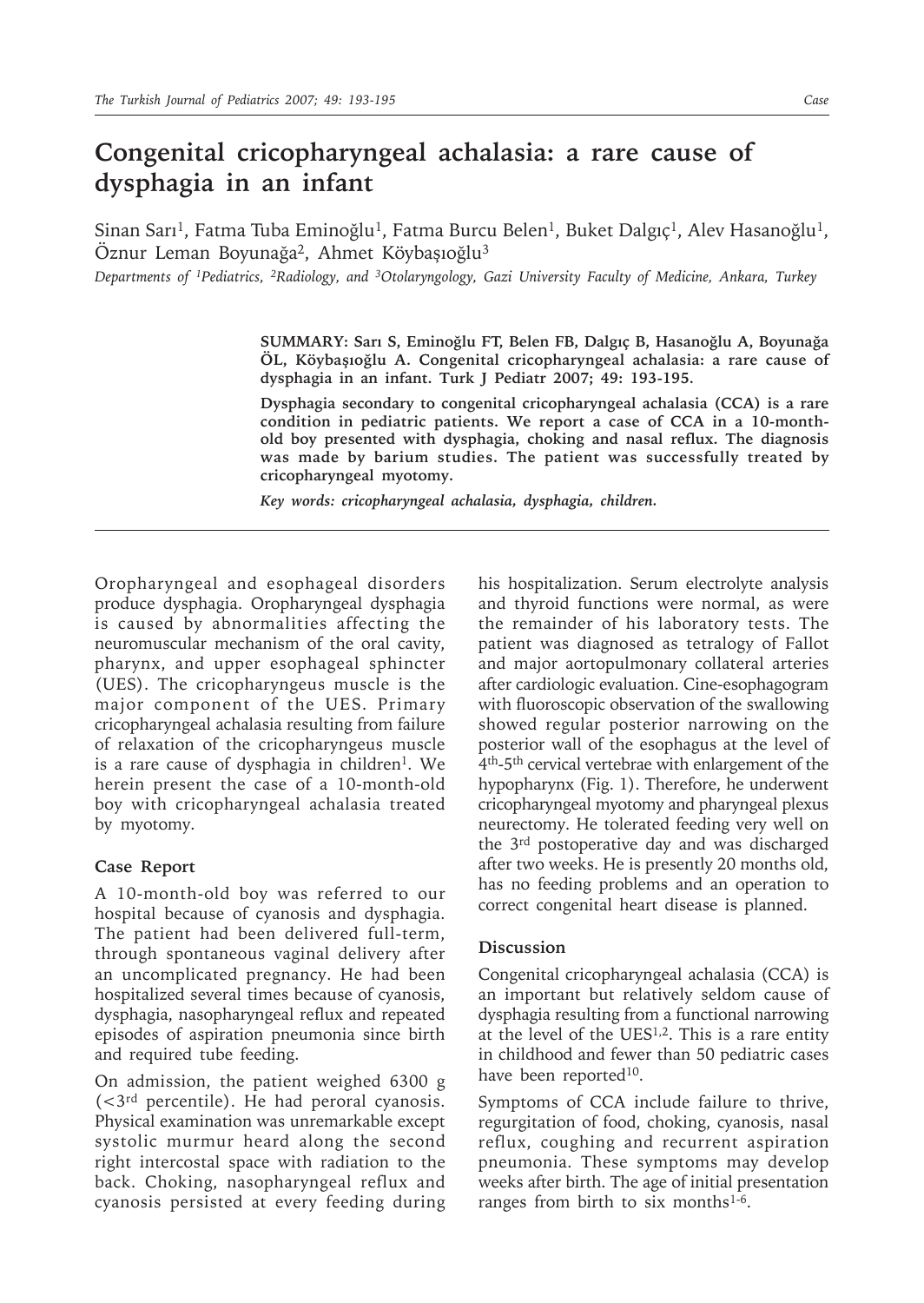

Fig. 1. Posterior narrowing (posterior bar) at the level of 4<sup>th</sup>-5<sup>th</sup> cervical vertebrae.

There may be delay in the diagnosis of disease, probably related to the fact that the condition of CCA is not widely recognized and the significance of early feeding difficulties in an affected child may be misinterpreted. In most cases, the symptoms are thought to be related to tracheoesophageal fistula, vascular ring or laryngeal cleft. A thorough history and observation of the patient while feeding are the essential points for diagnosis.

Congenital cricopharyngeal achalasia can be associated with Arnold-Chiari malformation, meningomyelocele or cerebral palsy. In children, however, isolated CCA is an unusual condition<sup>4</sup>.

The diagnostic workup includes an upper gastrointestinal series and manometric study. If there is a clinical suspicion of CCA, the radiologist must be informed. Cine-radiography can show posterior indentation (posterior bar). Aspiration and nasal reflux may be noted. Manometric study reveals the presence of a hypertensive UES, but it is difficult to perform in neonates and infants because the distance from pharynx to cricopharyngeal muscle area is short and the manometric catheter is prone to slip out at swallowing1,3,7,8. For these reasons, video fluoroscopy is sufficient to show disturbance of passage at pharynx and posterior bar in a patient with dysphagia.

Once the diagnosis of CCA is established, definitive treatment can be instituted. Treatment options include bougienage or balloon dilatation, endoscopic botulinum toxin injection or surgical myotomy1-6,8-13. Apparently, no consensus exists among authors for the best management option for CCA. Some authors suggest that myotomy should be kept only for patients who have severe symptoms and/or respiratory compromise or who are unresponsive to other treatment modalities such as balloon dilatation or bougienage. However, others state that with the safe and very effective cricopharyngeus myotomy available, these alternatives cannot be recommended in children because these procedures have to be performed using sedation and general anesthesia and have to be repeated frequently1- 5,9-11. Surgical myotomy was performed in our patient. On the third day of the post-operative period, dysphagia and nasopharyngeal reflux had improved dramatically.

## **REFERENCES**

- 1. Skinner MA, Shorter NA. Primary neonatal cricopharyngeal achalasia: a case report and review of the literature. J Pediatr Surg 1992; 27: 1509-1511.
- 2. Korakaki E, Hatzidaki E, Manoura A, et al. Feeding difficulties in a neonate with primary cricopharyngeal achalasia treated by cricopharyngeal myotomy. Int J Pediatr Otorhinolaryngol 2004; 68: 249-253.